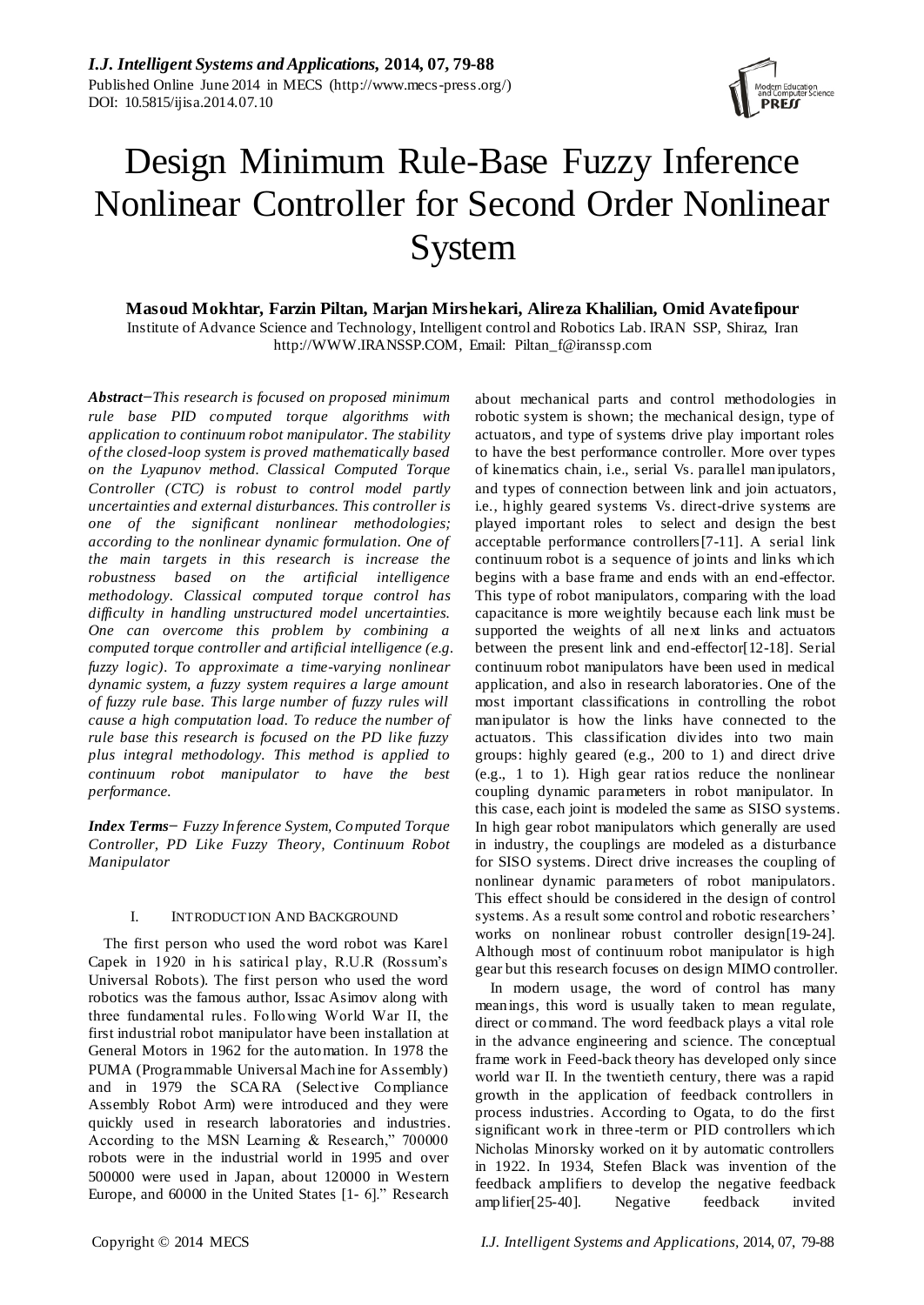communications engineer Harold Black in 1928 and it occurs when the output is subtracted from the input. Automatic control has played an important role in advance science and engineering and its extreme importance in many industrial applications, i.e., aerospace, mechanical engineering and robotic systems. The first significant work in automatic control was James Watt's centrifugal governor for the speed control in motor engine in eighteenth century[41-48]. There are several methods for controlling a robot manipulator, which all of them follow two common goals, namely, hardware/software implementation and acceptable performance. However, the mechanical design of robot manipulator is very important to select the best controller but in general two types schemes can be presented, namely, a joint space control schemes and an operation space control schemes[49-59]. Joint space and operational space control are closed loop controllers which they have been used to provide robustness and rejection of disturbance effect. The main target in joint space controller is to design a feedback controller which the actual motion ( $q_a(t)$ ) and desired motion ( $q_d(t)$ ) as closely as possible. This control problem is classified into two main groups. Firstly, transformation the desired motion  $X_d(t)$  to joint variable  $q_d(t)$  by inverse kinematics of robot manipulators[34-59]. This control include simple PD control, PID control, inverse dynamic control, Lyapunov-based control, and passivity based control that explained them in the following section. The main target in operational space controller is to design a feedback controller to allow the actual end-effector motion  $X_a(t)$ to track the desired endeffector motion  $X_d(t)$ . This control methodology requires a greater algorithmic complexity and the inverse kinematics used in the feedback control loop. Direct measurement of operational space variables are very expensive that caused to limitation used of this controller in industrial robot manipulators[55-59]. One of the simplest ways to analysis control of multiple DOF robot manipulators are analyzed each joint separately such as SISO systems and design an independent joint controller for each joint. In this controller, inputs only depends on the velocity and displacement of the corresponding joint and the other parameters between joints such as coupling presented by disturbance input. Joint space controller has many advantages such as one type controllers design for all joints with the same formulation, low cost hardware, and simple structure.

A nonlinear methodology is used for nonlinear uncertain systems (e.g., robot manipulators) to have an acceptable performance. These controllers divided into six groups, namely, feedback linearization (computedtorque control), passivity-based control, sliding mode control (variable structure control), artificial intelligence control, lyapunov-based control and adaptive control[1- 20]. Computed torque controller (CTC) is a powerful nonlinear controller which it widely used in control of continuum robot manipulator. It is based on feedback linearization and computes the required arm torques by the nonlinear feedback control law. This controller works

very well when all dynamic and physical parameters are known but when the system has variation in dynamic parameters, the controller has no acceptable performance[14]. In practice, most of physical systems (e.g., continuum robot manipulators) parameters are unknown or time variant, therefore, computed torque like controller used to compensate dynamic equation of robot manipulator[15-23]. When all dynamic and physical parameters are known, computed torque controller works fantastically; practically a large amount of systems have uncertainties, therefore fuzzy inference methodology is one of the best case to solve this challenge.

In recent years, artificial intelligence theory has been used in sliding mode control systems. Neural network, fuzzy logic, and neuro-fuzzy are synergically combined with nonlinear classical controller and used in nonlinear, time variant, and uncertainty plant (e.g., robot manipulator). Fuzzy logic controller (FLC) is one of the most important applications of fuzzy logic theory. This controller can be used to control nonlinear, uncertain, and noisy systems. This method is free of some model-based techniques as in classical controllers. As mentioned that fuzzy logic application is not only limited to the modelling of nonlinear systems [31-36]but also this method can help engineers to design easier controller. Control robot arm manipulators using classical controllers are based on manipulator dynamic model. These controllers often have many problems for modelling. Conventional controllers require accurate information of dynamic model of robot manipulator, but these models are multi-input, multi-output and non-linear and calculate accurate model can be very difficult. When the system model is unknown or when it is known but complicated, it is difficult or impossible to use classical mathematics to process this model[32]. The main reasons to use fuzzy logic technology are able to give approximate recommended solution for unclear and complicated systems to easy understanding and flexible. Fuzzy logic provides a method which is able to model a controller for nonlinear plant with a set of IF-THEN rules, or it can identify the control actions and describe them by using fuzzy rules. It should be mentioned that application of fuzzy logic is not limited to a system that"s difficult for modeling, but it can be used in clear systems that have complicated mathematics models because most of the time it can be shortened in design but there is no high quality design just sometimes we can find design with high quality. Besides using fuzzy logic in the main controller of a control loop, it can be used to design adaptive control, tuning parameters, working in a parallel with the classical and non classical control method [32- 39]. The applications of artificial intelligence such as neural networks and fuzzy logic in modelling and control are significantly growing especially in recent years. For instance, the applications of artificial intelligence, neural networks and fuzzy logic, on robot arm control have reported in [40-59].

This paper is organized as follows; second part focuses on the modeling dynamic formulation based on Lagrange methodology, fuzzy logic methodology and computed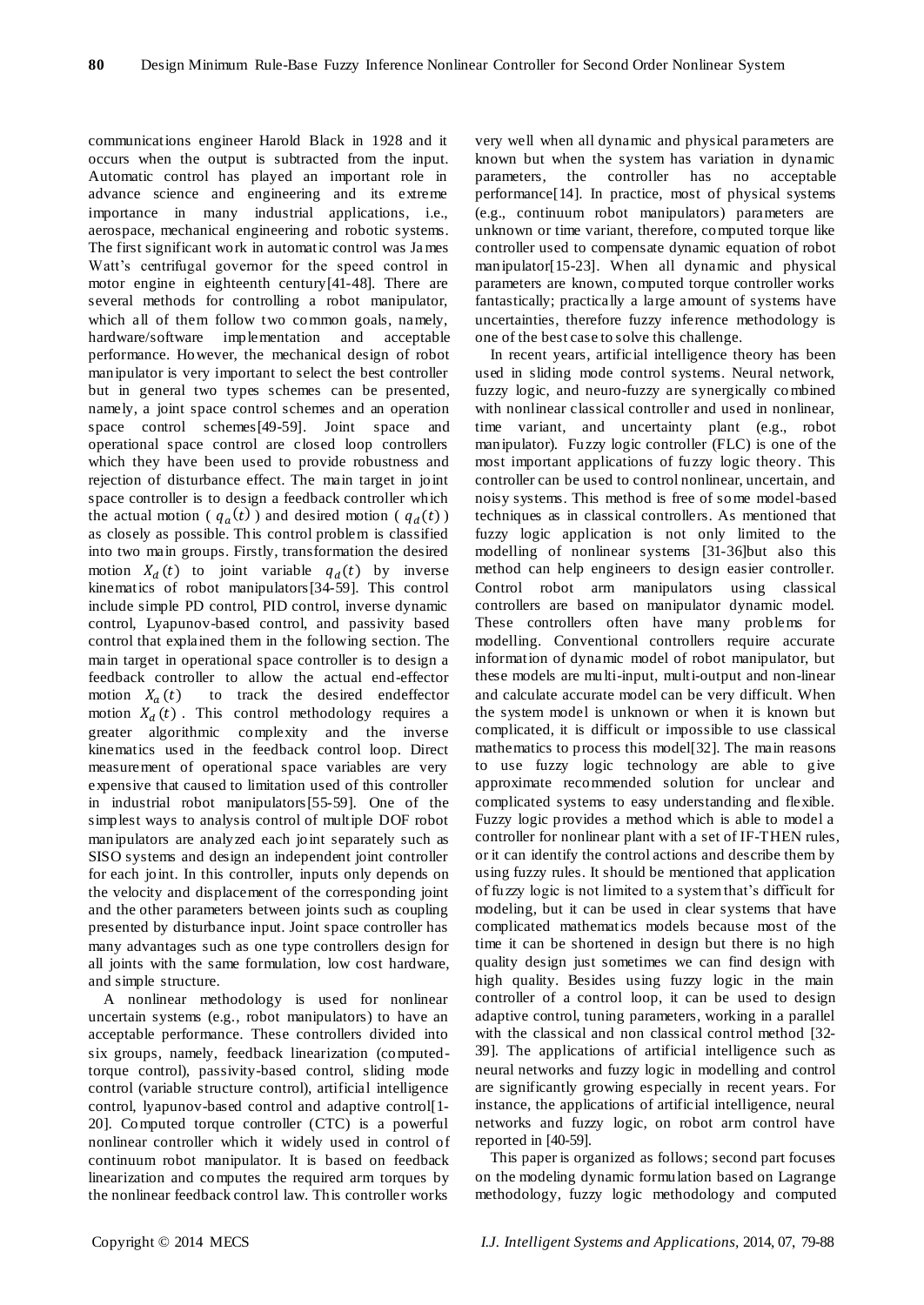torque methodology. Third part is focused on the methodology which can be used to reduce the error, increase the performance quality and increase the robustness and stability. Simulation result and discussion is illustrated in forth part which based on trajectory following and disturbance rejection. The last part focuses on the conclusion and compare between this method and the other ones.

### II. THEORY

**DES IGN PID CONTROLLER:** Design of a linear methodology to control of flexible robot manipulator was very straight forward. Since there was an output from the

torque model, this means that there would be two inputs into the PID controller. Similarly, the outputs of the controller result from the two control inputs of the torque signal. In a typical PID method, the controller corrects the error between the desired input value and the measured value. Since the actual position is the measured signal. Figure 1 is shown linear PID methodology, applied to flexible robot manipulator [26-34].

$$
e(t) = \theta_a(t) - \theta_d(t) \tag{1}
$$

$$
U_{PID} = K_{p_a} e + K_{V_a} \dot{e} + K_I \sum e \tag{2}
$$



Fig. 1. Block diagram of linear PID method

The model-free control strategy is based on the assumption that the joints of the manipulators are all independent and the system can be decoupled into a group of single-axis control systems [18-23]. Therefore, the kinematic control method always results in a group of individual controllers, each for an active joint of the manipulator. With the independent joint assumption, no a priori knowledge of robot manipulator dynamics is needed in the kinematic controller design, so the complex computation of its dynamics can be avoided and the controller design can be greatly simplified. This is suitable for real-time control applications when powerful processors, which can execute complex algorithms rapidly, are not accessible. However, since joints coupling is neglected, control performance degrades as operating speed increases and a manipulator controlled in this way is only appropriate for relatively slow motion [34-37]. The fast motion requirement results in even higher dynamic coupling between the various robot joints, which cannot be compensated for by a standard robot controller such as PID [36], and hence model-based control becomes the alternative.

**COMPUTED TORQUE CONTROL:** The central idea of Computed torque controller (CTC) is feedback linearization method therefore, originally this algorithm is called feedback linearization controller. It has assumed that the desired motion trajectory for the

manipulator  $q_d(t)$ , as determined, by a path planner. Defines the tracking error as [23-37]:

$$
e(t) = q_d(t) - q_a(t) \tag{3}
$$

Where e(t) is error of the plant,  $q_d(t)$  is desired input variable, that in our system is desired displacement,  $q_a(t)$  is actual displacement. If an alternative linear statespace equation in the form  $\dot{x} = Ax + BU$  can be defined as

$$
\dot{x} = \begin{bmatrix} 0 & I \\ 0 & 0 \end{bmatrix} x + \begin{bmatrix} 0 \\ I \end{bmatrix} U \tag{4}
$$

With  $U = -D^{-1}(q)$ .  $N(q, \dot{q}) + D^{-1}(q)$ .  $\tau$  and this is known as the Brunousky canonical form. By equation (3) and (4) the Brunousky canonical form can be written in terms of the state  $\mathbf{x} = [\mathbf{e}^T \ \dot{\mathbf{e}}^T]^T$  as [11-34]:

$$
\frac{d}{dt} \begin{bmatrix} e \\ e \end{bmatrix} = \begin{bmatrix} 0 & I \\ 0 & 0 \end{bmatrix} \cdot \begin{bmatrix} e \\ e \end{bmatrix} + \begin{bmatrix} 0 \\ I \end{bmatrix} U \tag{5}
$$

With

$$
U = \ddot{q}_d + D^{-1}(q) \cdot \{ N(q, \dot{q}) - \tau \} \tag{6}
$$

Copyright © 2014 MECS *I.J. Intelligent Systems and Applications,* 2014, 07, 79-88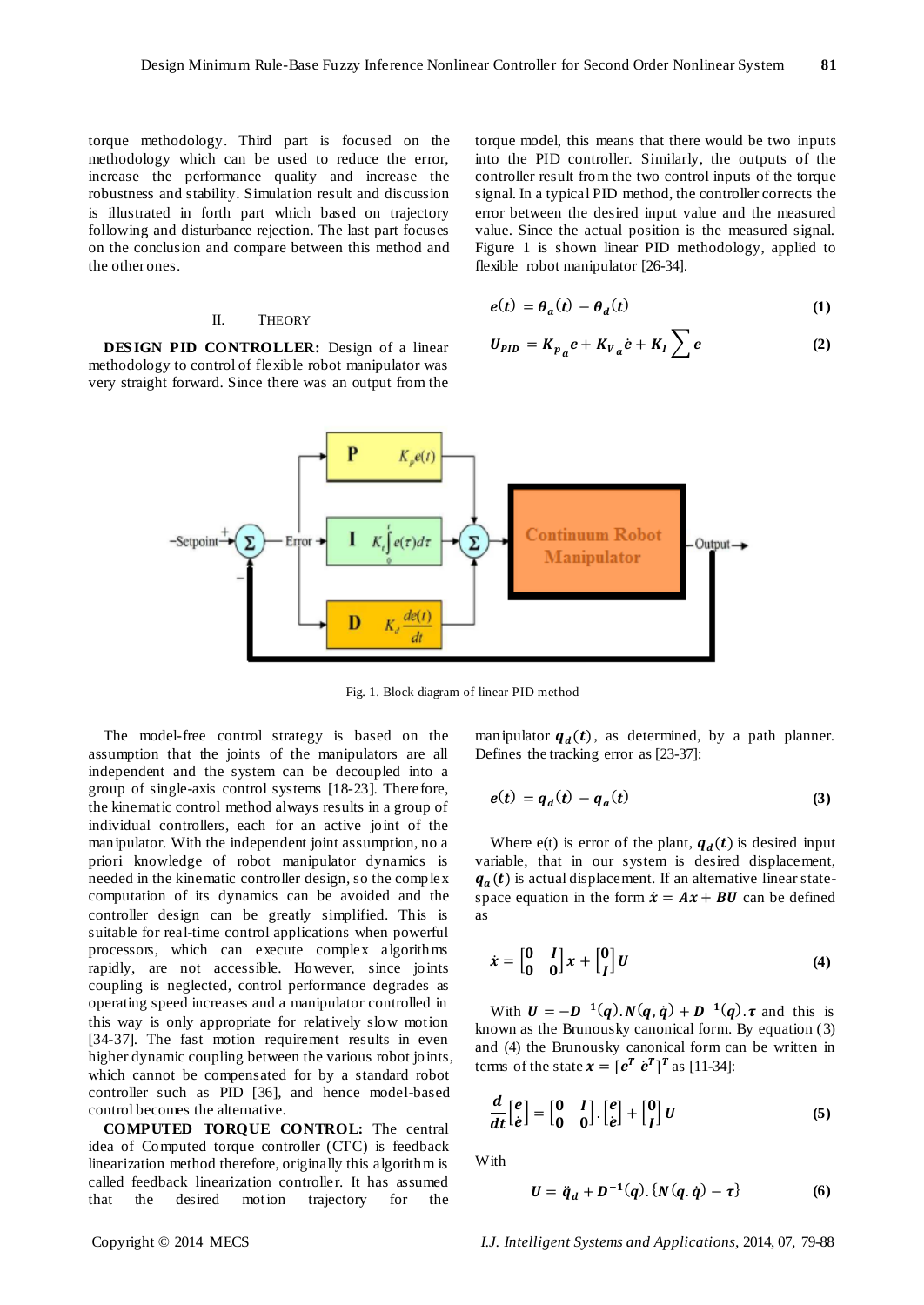Then compute the required arm torques using inverse of equation (6), is;

$$
\tau = D(q)(\dot{q}_d - U) + N(\dot{q}, q) \tag{7}
$$

This is a nonlinear feedback control law that guarantees tracking of desired trajectory. Selecting proportional-plus-derivative (PD) feedback for U(t) results in the PD-computed torque controller [8-10];

$$
\tau = D(q) \left( \ddot{q}_d + K_v \dot{e} + K_p e \right) + N(q, \dot{q}) \tag{8}
$$

and the resulting linear error dynamics are

$$
(\ddot{q}_d + K_v \dot{e} + K_p e) = 0 \tag{9}
$$

According to the linear system theory, convergence of the tracking error to zero is guaranteed [6]. Where  $K_n$ and  $K_v$  are the controller gains.

**FUZZY LOGIC THEORY:** Zadeh introduced fuzzy sets in 1965. After 40 years, fuzzy systems have been widely used in different fields, especially on control problems. Fuzzy systems transfer expert knowledge to mathematical models. Fuzzy systems used fuzzy logic to estimate dynamics of our systems. Fuzzy controllers including fuzzy if-then rules are used to control our systems. However the application area for fuzzy control is really wide, the basic form for all command types of controllers consists of:

- Input fuzzification (binary-to-fuzzy[B/F]conversion)
- Fuzzy rule base (knowledge base)
- Inference engine
- Output defuzzification (fuzzy-to-binary [F/B] conversion) [30-40].

Conventional control methods use mathematical models to controls systems. Fuzzy control methods replace the mathematical models with fuzzy if then-rules and fuzzy membership function to controls systems. Both fuzzy and conventional control methods are designed to meet system requirements of stability and convergence. When mathematical models are unknown or partially unknown, fuzzy control models can used fuzzy systems to estimate the unknown models. This is called the model-free approach [31, 35]. Conventional control models can use adaptive control methods to achieve the model-free approach. When system dynamics become more complex, nonlinear systems are difficult to handle by conventional control methods. Fuzzy systems can approximate arbitrary nonlinear systems. In practical problems, systems can be controlled perfectly by expert. Experts provide linguistic description about systems. Conventional control methods cannot design controllers combined with linguistic information. When linguistic information is important for designing controllers, we need to design fuzzy controllers for our systems. Fuzzy control methods are easy to understand for designers. The design process of fuzzy controllers can be simplified with

simple mathematical models. We define fuzzy systems as two different types. The firs type of fuzzy systems is given by

$$
f(x) = \sum_{l=1}^{M} \theta^l \mathcal{E}^l(x) = \theta^T \mathcal{E}(x)
$$
 (10)

Where

 $\theta = (\theta^1, ..., \theta^M)^T, \mathcal{E}(x) =$  $(\mathcal{E}^1(x), ..., \mathcal{E}^M(x))^T$ , and  $\mathcal{E}^l(x)$  =  $\prod_{i=1}^{n} \frac{\mu_{A_i^l}(x_i)}{x_i}$  $\sum_{i=1}^n \frac{A_i}{\sum_{i=1}^M (\prod_{i=1}^n \mu_{A_i^l}(x_i))}$ .  $\theta^1$ , ...,  $\theta^M$  are adjustable

parameters in (10).  $\mu_{A}^{\text{I}}(x_1), \ldots, \mu_{A}^{\text{m}}(x_n)$  are given membership functions whose parameters will not change over time.

The second type of fuzzy systems is given by

$$
f(x) = \frac{\sum_{l=1}^{M} \theta^l \left[ \prod_{i=1}^{n} \exp\left(-\left(\frac{x_i - \alpha_i^l}{\delta_i^l}\right)^2\right) \right]}{\sum_{l=1}^{M} \left[ \prod_{i=1}^{n} \exp\left(-\left(\frac{x_i - \alpha_i^l}{\delta_i^l}\right)^2\right) \right]}
$$
(11)

Where  $\theta^l$ ,  $\alpha_i^l$  and  $\delta_i^l$  are all adjustable parameters.

From the universal approximation theorem, we know that we can find a fuzzy system to estimate any continuous function. For the first type of fuzzy systems, we can only adjust  $\theta^l$  in (10). We define  $f^{\wedge}(x|\theta)$  as the approximator of the real function  $f(x)$ .

$$
f^{\wedge}(x|\theta) = \theta^T \varepsilon(x) \tag{12}
$$

We define  $\theta^*$  as the values for the minimum error:

$$
\theta^* = \arg\min_{\theta \in \Omega} \left[ \sup_{x \in U} |f^{\wedge}(x|\theta) - g(x)| \right] \tag{13}
$$

Where  $\Omega$  is a constraint set for  $\theta$ . For specific x,  $sup_{x \in U} |f'(x|\theta^*) - f(x)|$  is the minimum approximation error we can get.

We used the first type of fuzzy systems (10) to estimate the nonlinear system (15) the fuzzy formulation can be write as below;

$$
f(x|\theta) = \theta^T \varepsilon(x)
$$
  
= 
$$
\frac{\sum_{l=1}^n \theta^l \left[ \mu_{A^l}(x) \right]}{\sum_{l=1}^n \left[ \mu_{A^l}(x) \right]}
$$
 (14)

Where  $\theta^1, \dots, \theta^n$  are adjusted by an adaptation law. The adaptation law is designed to minimize the parameter errors of  $\theta - \theta^*$ .

## **DYNAMIC FORMULATION OF CONTINUUM ROBOT:**

The Continuum section analytical model developed here consists of three modules stacked together in series. In general, the model will be a more precise replication of

Copyright © 2014 MECS *I.J. Intelligent Systems and Applications,* 2014, 07, 79-88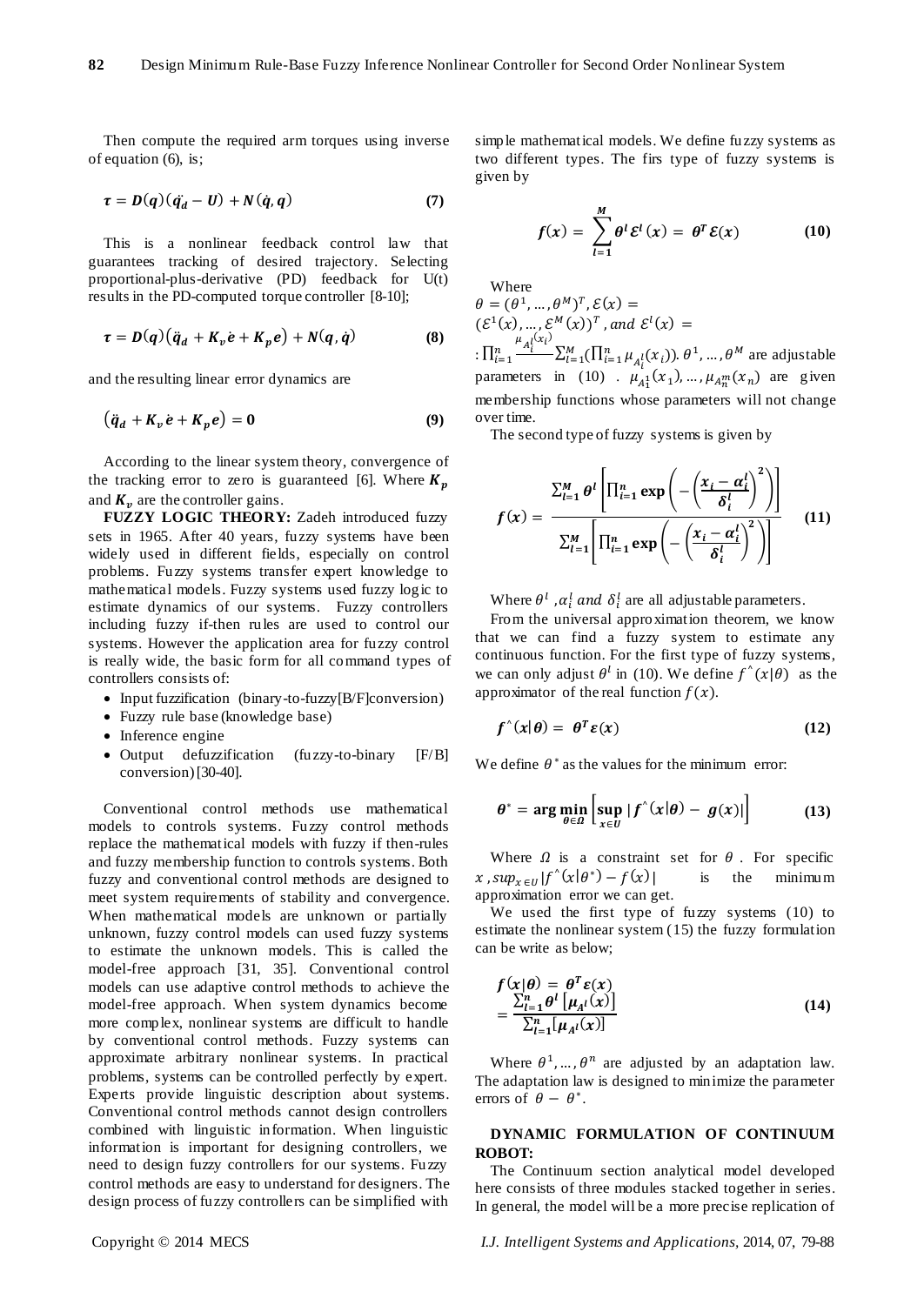the behavior of a continuum arm with a greater of modules included in series. However, we will show that three modules effectively represent the dynamic behavior of the hardware, so more complex models are not motivated. Thus, the constant curvature bend exhibited by the section is incorporated inherently within the model. The model resulting from the application of Lagrange's equations of motion obtained for this system can be represented in the form

$$
F_{coeff} \underline{\tau} = D\left(\underline{q}\right)\underline{\ddot{q}} + C\left(\underline{q}\right)\underline{\dot{q}} + G\left(\underline{q}\right) \tag{15}
$$

where  $\tau$  is a vector of input forces and q is a vector of generalized co-ordinates. The force coefficient matrix

 $F_{coeff}$  transforms the input forces to the generalized forces and torques in the system. The inertia matrix,  $D$  is composed of four block matrices. The block matrices that correspond to pure linear accelerations and pure angular accelerations in the system (on the top left and on the bottom right) are symmetric. The matrix  $C$  contains coefficients of the first order derivatives of the generalized co-ordinates. Since the system is nonlinear, many elements of  $C$  contain first order derivatives of the generalized co-ordinates. The remaining terms in the dynamic equations resulting from gravitational potential energies and spring energies are collected in the matrix  $G$ . The coefficient matrices of the dynamic equations are given below,

$$
F\text{coeff} = \begin{bmatrix} 1 & 1 & \cos(\theta_1) & \cos(\theta_1) & \cos(\theta_1 + \theta_2) & \cos(\theta_1 + \theta_2) \\ 0 & 0 & 1 & 1 & \cos(\theta_2) & \cos(\theta_2) \\ 0 & 0 & 0 & 0 & 1 \\ 1/2 & -1/2 & 1/2 & -1/2 & 1/2 + s_2 \sin(\theta_2) & -1/2 + s_2 \sin(\theta_2) \\ 0 & 0 & 1/2 & -1/2 & 1/2 & -1/2 \\ 0 & 0 & 0 & 0 & 1/2 & -1/2 \end{bmatrix} \tag{16}
$$

$$
D(q) =
$$

 $-m_2s_2sin(\theta_1)$  $m_1 + m_2$  $m_2cos(\theta_1)$ ļ I  $m_3cos(\theta_1+\theta_2)$  $-m_3s_2sin(\theta_1)$  $-m_3s_3sin(\theta_1+\theta_2)$  0 ļ  $+m<sub>3</sub>$ I  $+m_3cos(\theta_1)$  $-m_3s_3sin(\theta_1+\theta_2)$ ŀ I ļ I  $m_2cos(\theta_1)$ ļ I  $m_2 + m_3$   $m_3cos(\theta_2)$  $-m_3s_3sin(\theta_2)$  $-m_3s_3sin(\theta_2)$  $\bf{0}$ ŀ I  $+m_3cos(\theta_1)$ ļ I ļ I  $m_3cos(\theta_1+\theta_2)$  $m_3cos(\theta_2)$  $m_3$   $m_3 s_3 sin(\theta_2)$  $\Omega$ ) **(17)** ŀ I I I  $-m_2s_2sin(\theta_1)$  $m_2s_2^2$ I I  $I_2 + m_3 s_3^2$  $-m_3s_2sin(\theta_1)$  $-m_3s_3sin(\theta_2)$ )  $m_3 s_2 sin(\theta_2)$  $+I_3 + m_3s_2^2 + m_3s_3^2$ I  $I_3$  $+m_3s_3cos(\theta_2)s$ I I  $-m_3s_3sin(\theta_1+\theta_2)$ +2 $m_3s_3cos(\theta_2)s$ I I I I  $I_2 + m_3 s_3^2$ I  $-m_3s_3sin(\theta_1+\theta_2)$   $-m_3s_3sin(\theta)$  $\boldsymbol{0}$  $I_2 + m_3 s_3^2$ I  $I_3$  $+m_3s_3cos(\theta_2)s$ I I I I  $\overline{a}$  $\bf{0}$  $\bf{0}$  $\pmb{0}$  $I_3$  $I<sub>3</sub>$  $I_3$ 

$$
c(q) = \frac{-m_2 s_2}{\cos(\theta_1)(\theta_1)} \n c_{11} + c_{21} -2m_2 sin(\theta_1)\dot{\theta}_1 -2m_3 sin(\theta_1 + \theta_2) + (1/2)(c_{11} + c_{21}) -m_3 s_2 sin(\theta_1 + \theta_2) = 0 \n -m_3 s_3\n -m_3 s_3\n -m_3 s_3\n -m_3 s_3\n -m_3 s_3\n -m_3 s_3\n + (1/2) -2m_3 sin(\theta_1)\dot{\theta}_1 -2m_3 s_3\n -m_3 s_3\n -m_3 s_3\n -m_3 s_3\n -m_3 s_3\n -m_3 s_3\n -m_3 s_3\n -m_3 s_3\n -m_3 s_3\n -m_3 s_3\n -m_3 s_3\n -m_3 s_3\n -m_3 s_3\n -m_3 s_3\n -m_3 s_3\n -m_3 s_3\n -m_3 s_3\n -m_3 s_3\n -m_3 s_3\n -m_3 s_3\n -m_3 s_3\n -m_3 s_3\n -m_3 s_3\n -m_3 s_3\n -m_3 s_3\n -m_3 s_3\n -m_3 s_3\n -m_3 s_3\n -m_3 s_3\n -m_3 s_3\n -m_3 s_3\n -m_3 s_3\n -m_3 s_3\n -m_3 s_3\n -m_3 s_3\n -m_3 s_3\n -m_3 s_3\n -m_3 s_3\n -m_3 s_3\n -m_3 s_3\n -m_3 s_3\n -m_3 s_3\n -m_3 s_3\n -m_3 s_3\n -m_3 s_3\n -m_3 s_3\n -m_3 s_3\n -m_3 s_3\n -m_3 s_3\n -m_3 s_3\n -m_3 s_3\n -m_3 s_3\n -m_3 s_3\n -m_3 s_3\n -m_3 s_3\n -m_3 s_3\n -
$$

**(18)**

Copyright © 2014 MECS *I.J. Intelligent Systems and Applications,* 2014, 07, 79-88

I I I I I I I I I I I I I I I I I I I I I I I ł I ł I ł I I ł I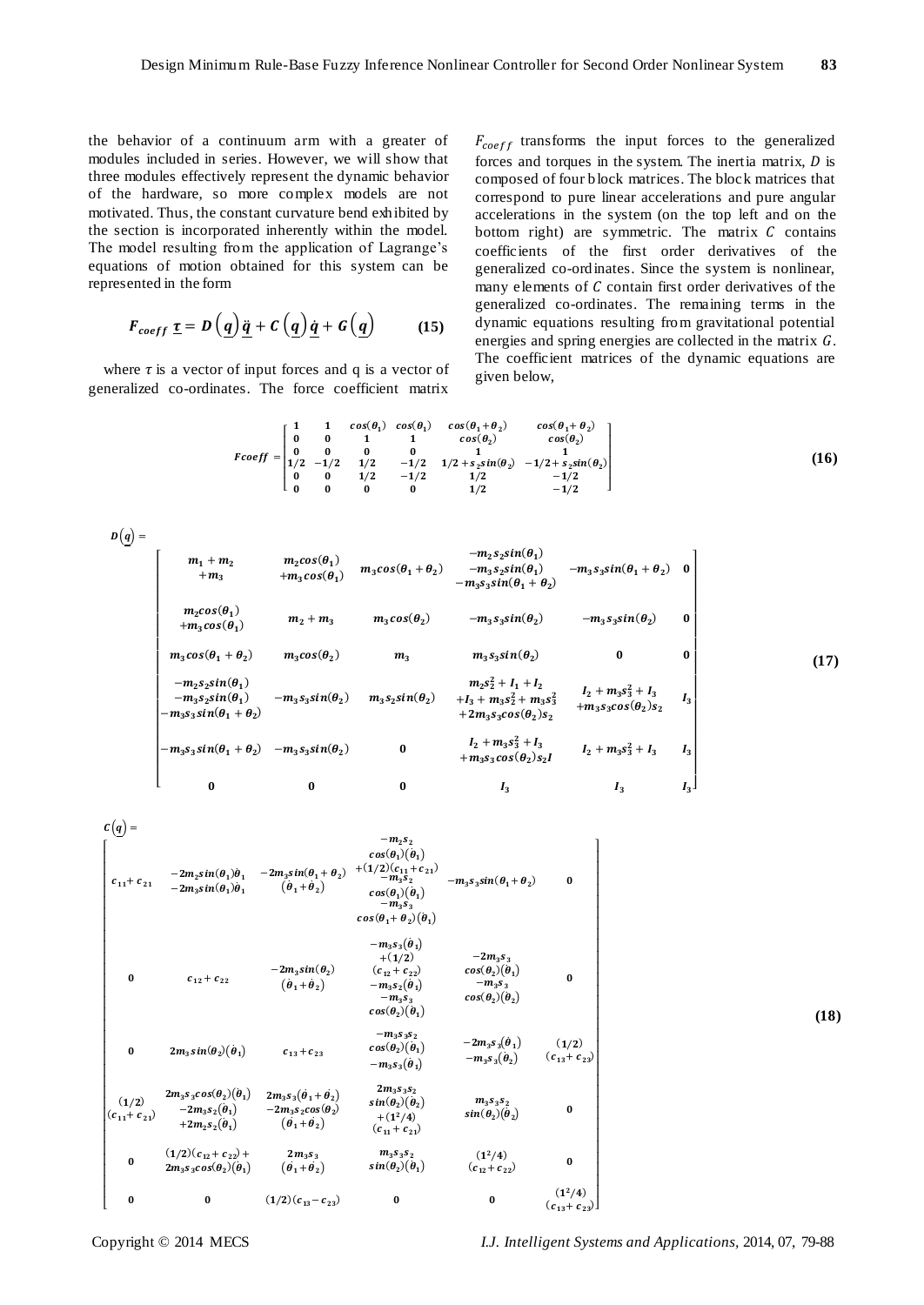$$
G(q) = \begin{bmatrix}\n-m_1g - m_2g + k_{11}(s_1 + (1/2)\theta_1 - s_{01}) + k_{21}(s_1 - (1/2)\theta_1 - s_{01}) - m_3g \\
-m_2g\cos(\theta_1) + k_{12}(s_2 + (1/2)\theta_2 - s_{02}) + k_{22}(s_2 - (1/2)\theta_2 - s_{02}) - m_3g\cos(\theta_1) \\
-m_3g\cos(\theta_1 + \theta_2) + k_{13}(s_3 + (1/2)\theta_3 - s_{03}) + k_{23}(s_3 - (1/2)\theta_3 - s_{03}) \\
m_2s_2g\sin(\theta_1) + m_3s_3g\sin(\theta_1 + \theta_2) + m_3s_2g\sin(\theta_1) + k_{11}(s_1 + (1/2)\theta_1 - s_{01})(1/2) \\
+ k_{21}(s_1 - (1/2)\theta_1 - s_{01})(-1/2)\n\end{bmatrix}
$$
\n(19)  
\n
$$
m_3s_3g\sin(\theta_1 + \theta_2) + k_{12}(s_2 + (1/2)\theta_2 - s_{02})(1/2) + k_{22}(s_2 - (1/2)\theta_2 - s_{02})(-1/2)
$$
\n
$$
k_{13}(s_3 + (1/2)\theta_3 - s_{03})(1/2) + k_{23}(s_3 - (1/2)\theta_3 - s_{03})(-1/2)
$$

#### III. METHODOLOGY

The design of PD fuzzy plus integral computed torque controller to control the continuum robot manipulator was very straight forward. PID like fuzzy controller has superior performance according to increase the number of rule base. PD like fuzzy controller is faster than PID like fuzzy, but it has some challenges such as steady state error and overshoot. To reduce the steady state error and overshoot in presence the number of rule base PD like fuzzy plus integral (I) is applied to powerful nonlinear computed torque controller. PID is a linear controller, referring to the three terms operating on the error signal to produce a control signal.

$$
e(t) = \theta_d(t) - \theta_a(t) \tag{20}
$$

$$
U_{PD} = K_p e + K_V \dot{e}
$$
 (21)

$$
U_{PD+I} = (U_{PD}) + K_I \sum e
$$
 (22)

Based on pure computed torque controller;

$$
\tau_{CTC} = D(q) \left( \ddot{q}_d + K_p e + K_V \dot{e} \right) + N(q, \dot{q}) \tag{23}
$$

When all dynamic and physical parameters are known, baseline CTC works fantastically. According to the linear system theory, convergence of the tracking error to zero is guaranteed. Where  $K_n$  and  $K_v$  are the controller gains. Computed torque controller has difficulty in handling unstructured model uncertainties. It is possible to solve this problem by combining computed torque controller and (PD plus I) fuzzy-based tuning method which this method can helps to reduce the error in presence of model base controller and reduce the number of rule base, according to reduce the number of inputs. Based on above discussion, compute the best value of controller coefficient has played important role to improve system"s tracking performance especially the system parameters are unknown or uncertain. This problem is solved by Gradient Descent Optimization (GDO) to adjust the coefficients. In this methodology, the system"s performance is improved with respect to the trial and error method.

If  $f(x|K)$  as the fuzzy inference system;

If minimum error  $(K^*)$  is defined by;

 $\hat{f}(x|K) = K^T \zeta(x)$  (24)

$$
K^* = arg min \left[ \left( Sup \left| \hat{f}(x|K) - f(x) \right) \right] \right]
$$
 (25)

where  $K^T$  is adjusted by an optimization law and this law is designed to minimize the error's parameters of  $K - K^*$ . Fuzzy-based part is a main controller based on Mamdani"s fuzzy logic methodology. This controller has two inputs namely; error  $(e)$  and change of error  $(e)$  and an output namely; gain factor( $\alpha$ ). As a summary design a PD+I fuzzy logic method has five steps:

- 1. **Determine inputs and outputs**: it has two inputs error and change of error  $(e, \dot{e})$  and the output name's is controller coefficient factor  $(\alpha)$ .
- 2. **Find linguistic variable** : The linguistic variables for error(e) are; Negative Big (NB), Negative Medium (NM), Negative Small (NS), Zero (Z), Positive Small (PS), Positive Medium (PM), Positive Big (PB), and it is quantized into thirteen levels represented by: -1, - 0.83, -0.66, -0.5, -0.33, -0.16, 0, 0.16, 0.33, 0.5, 0.66, 0.83, 1, the linguistic variables for change of  $error(e)$ are ;Fast Left (FL), Medium Left (ML), Slow Left (SL),Zero (Z), Slow Right (SR), Medium Right (MR), Fast Right (FR), and it is quantized in to thirteen levels represented by: -6, -5, -0.4, -3, -2, -1, 0, 1, 2, 3, 4, 5, 6, and the linguistic variables for controller coefficient updating factor  $(\alpha)$  are; Zero (ZE), Very Small (VS), Small (S), Small Big (SB), Medium Big (MB), Big (B), and Very Big (VB) and they are defined on  $[0.5, 1]$  and quantized into thirteen levels respected by: 0.5, 0.5417, 0.583, 0.625, 0.667, 0.7087, 0.7503, 0.792, 0.834, 0.876, 0.917, 0.959, 1.
- 3. **Type of membership function**: In this research triangular membership function is selected because it has linear equation with regard to has a high-quality response.
- 4. **Design fuzzy rule table**: the rule base for controller coefficient updating factor of fuzzy-based tuning BLCTC is based on

**F.R**<sup>1</sup>: *IF e is NB and è is NB, THEN*  $\alpha$  *is VB.*  $VB$ . (26)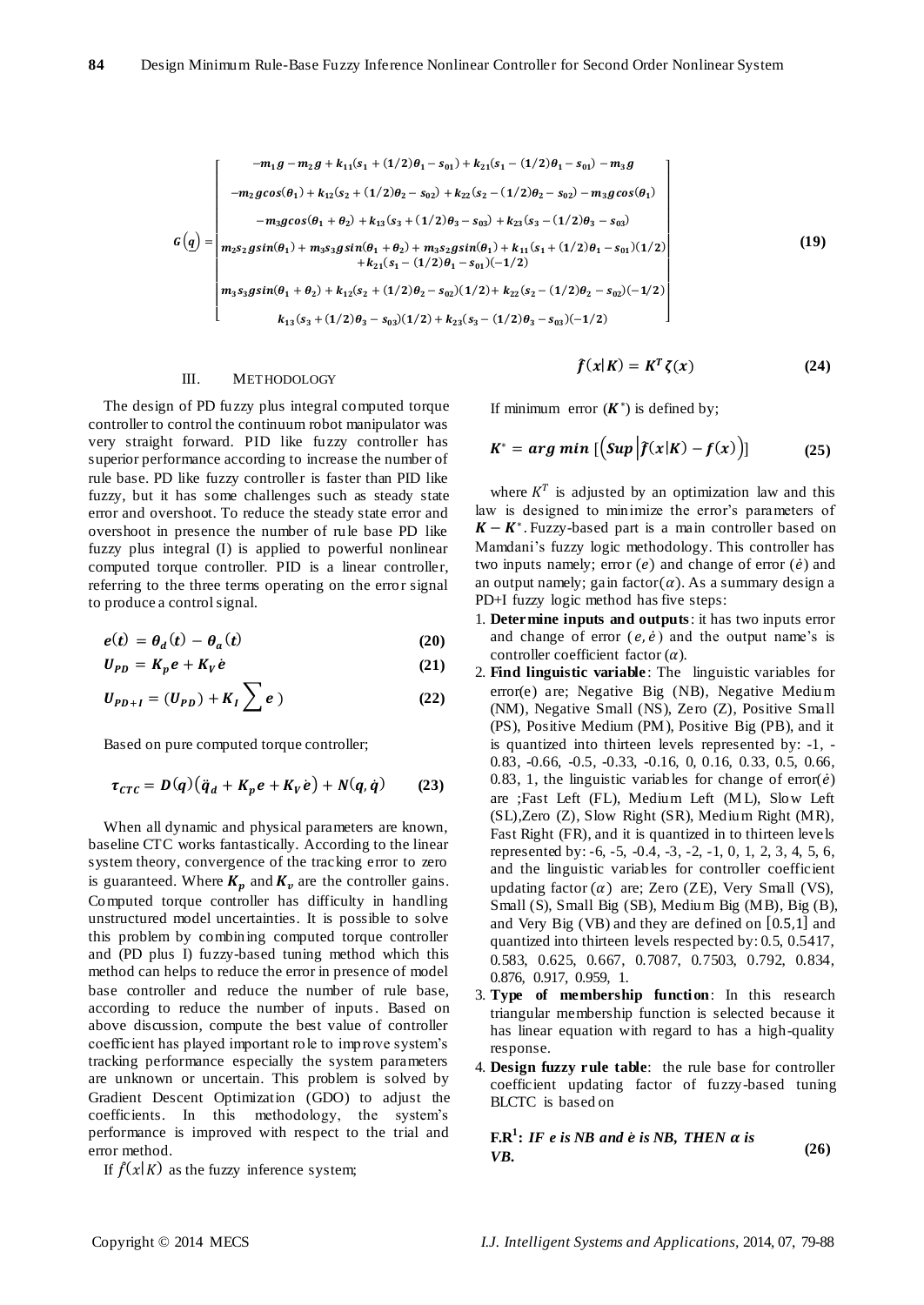The complete rule base for supervisory controller is shown in Table 1.

5. **Defuzzification**: based on previous discussion COG method is used to defuzzification in this research.

| ė<br>е         | FL | ML                        | SL                                | z  | SR | MR                     | FR                   |
|----------------|----|---------------------------|-----------------------------------|----|----|------------------------|----------------------|
| $_{\rm NB}$    | VВ | VВ                        | $_{\rm VB}$                       | в  | SΒ | S                      | ZE                   |
| NM             | VВ | VВ                        | в                                 | в  | MВ | S                      | VS                   |
| NS             | VВ | MВ                        | в                                 | VВ | VS | S                      | VS                   |
| z              | S  | $\mathbf{S}$ $\mathbf{B}$ | мв                                | ZE | MВ | SВ                     | S                    |
| PS             | VS | S                         | $\overline{\mathbf{v}}\mathbf{s}$ | VВ | B  | $\overline{\text{MB}}$ | VВ                   |
| PM             | VS | S                         | мв                                | в  | B  | VB                     | VВ                   |
| P <sub>B</sub> | ZΕ | S                         | SВ                                | в  | vв | $\overline{\text{VB}}$ | $\overline{\rm v}$ B |

Table 1. Fuzzy rule base for controller coefficients updating factor  $(\alpha)$ 

PD like fuzzy controller has 49 rule bases. The integral part caused to reduce the error and increase the stability.

$$
U = \left[\frac{\sum_{l=1}^{n} \theta^{l} \left[\mu_{A^{l}}(x)\right]}{\sum_{l=1}^{n} \left[\mu_{A^{l}}(x)\right]}\right]_{PD} + K_{I} \sum e \tag{27}
$$

 $\tau$  $= D(q)$   $(\ddot{q}_d$  $+ K_V \dot{e}$ ) + |  $\sum_{l=1}^n \theta^l \left[ \mu_{A^l}(x) \right]$  $\sum_{l=1}^n[\mu_{A^l}(x)]$  $\mathbf{+}$ P  $+ K_I$  > e **(28)**

## IV. RESULT AND DISCUSSION

PD like fuzzy computed torque controller (PD-FCTC) and PD+I like fuzzy computed torque controller (PD+I-FCTC) are implemented in MATLAB/SIMULINK environment. Tracking performance and disturbance rejection are compared.

**Tracking performances:** From the simulation systems trajectory without any disturbance, it was seen that both of controllers have the same performance, because these controllers are adjusted and worked on certain environment. Figure 2 shows the tracking performance in certain system and without external disturbance.



Fig. 2. PD-FCTC Vs. PD+I-FCTC

By comparing trajectory response in above graph it is found that the proposed method overshoot **(0% )** is lower than PD-FCTC **(3.8% )**, although both of them have about the same steady state error.

**Disturbance rejection:** Figure 3 shows the power disturbance elimination in above controllers. One of the important targets in this research is the test of robustness as well as the other responses. A band limited white noise with predefined of 40% the power of input signal is applied to controllers. It found fairly fluctuations in PDlike fuzzy computed torque controller trajectory responses, but proposed method has better response.



Fig. 3. PD-FCTC Vs. PD+I-FCTC in presence of uncertainty and external disturbance

Among above graph relating to trajectory following with external disturbance, PD like fuzzy computed torque control has fairly fluctuations.

#### V. CONCLUSION

PD plus integral like fuzzy computed torque control algorithm for robot manipulators is investigated in this paper. Proposed algorithm utilizes SISO fuzzy system to estimate the cross-coupling effects in robotic manipulator and gets ideal tracking accuracy. However, pure computed torque control and pure fuzzy logic methodology have challenges in presence of uncertainty, but proposed method could solve it. Proposed algorithm attenuated the external disturbance problem very well by substituting a integral fuzzy compensator. The number of fuzzy rules is also reduced by abandoning SISO PD fuzzy plus integral part. But we still need to predefine the premise part of the fuzzy rules based on methodology of optimization.

#### ACKNOWLEDGMENT

The authors would like to thank the anonymous reviewers for their careful reading of this paper and for their helpful comments. This work was supported by the Institute of Advanced Science and Technology (IRANSSP) Research and Development Corporation Program of Iran under grant no. 2013-**Persian Gulf**-2B.

#### **REFERENCES**

- [1] T. R. Kurfess, Robotics and automation handbook: CRC, 2005.
- [2] J. J. E. Slotine and W. Li, Applied nonlinear control vol. 461: Prentice hall Englewood Cliffs, NJ, 1991.
- [3] L. Cheng, et al., "Multi-agent based adaptive consensus control for multiple manipulators with kinematic uncertainties," 2008, pp. 189-194.
- [4] J. J. D'Azzo, et al., Linear control system analysis and design with MATLAB: CRC, 2003.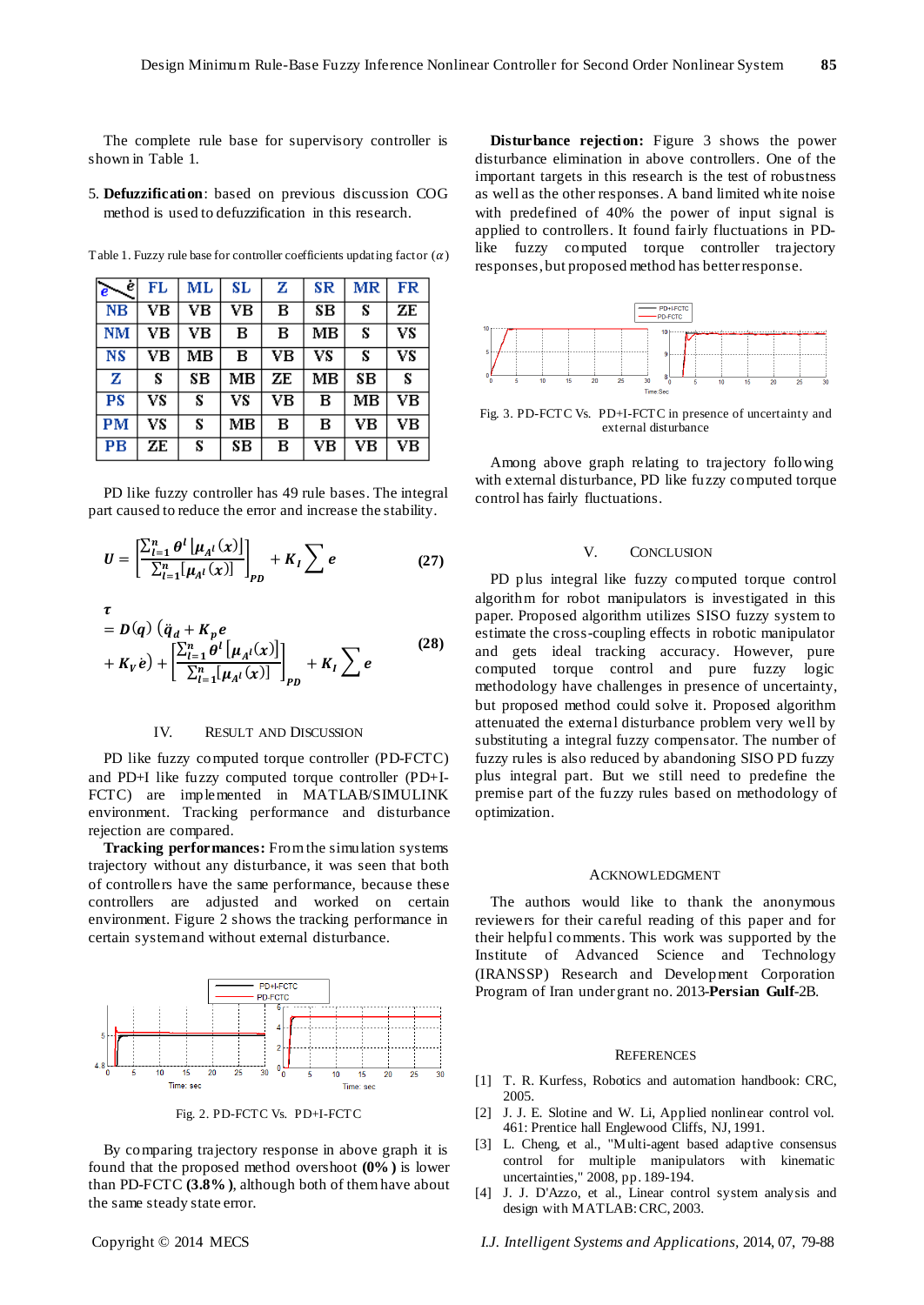- [5] B. Siciliano and O. Khatib, Springer handbook of robotics: Springer-Verlag New York Inc, 2008.
- [6] I. Boiko, et al., "Analysis of chattering in systems with second-order sliding modes," IEEE Transactions on Automatic Control, vol. 52, pp. 2085-2102, 2007.
- [7] J. Wang, et al., "Indirect adaptive fuzzy sliding mode control: Part I: fuzzy switching," Fuzzy Sets and Systems, vol. 122, pp. 21-30, 2001.
- [8] F. Piltan, et al., "Artificial Control of Nonlinear Second Order Systems Based on AFGSMC," Australian Journal of Basic and Applied Sciences, 5(6), pp. 509-522, 2011.
- [9] V. Utkin, "Variable structure systems with sliding modes," Automatic Control, IEEE Transactions on, vol. 22, pp. 212-222, 2002.
- [10] R. A. DeCarlo, et al., "Variable structure control of nonlinear multivariable systems: a tutorial," Proceedings of the IEEE, vol. 76, pp. 212-232, 2002.
- [11] K. D. Young, et al., "A control engineer's guide to sliding mode control," 2002, pp. 1-14.
- [12] Samira Soltani & Farzin Piltan, "Design Artificial Nonlinear Controller Based on Computed Torque like Controller with Tunable Gain", World Applied Science Journal (WASJ), 14 (9): 1306-1312, 2011.
- [13] Farzin Piltan, Mohammadali Dialame, Abbas Zare & Ali Badri,"Design Novel Lookup Table Changed Auto Tuning FSMC:Applied to Robot Manipulator", International Journal of Engineering, 6 (1):25-41, 2012
- [14] Farzin Piltan, Mohammad Keshavarz, Ali Badri & Arash Zargari,"Design Novel Nonlinear Controller Applied to RobotManipulator: Design New Feedback Linearization Fuzzy Controller with Minimum Rule Base Tuning Method", International Journal of Robotics and Automation,3 (1):1-12, 2012
- [15] Farzin Piltan, Iman Nazari, Sobhan Siamak, Payman Ferdosali,"Methodology of FPGA-Based Mathematical error-Based Tuning Sliding Mode Controller", International Journal of Control and Automation, 5(1), 89- 118, 2012
- [16] Farzin Piltan, Bamdad Boroomand, Arman Jahed & Hossein Rezaie, "Methodology of Mathematical Error-Based Tuning Sliding Mode Controller", International Journal of Engineering, 6 (2):96-117, 2012
- [17] Farzin Piltan, Sara Emamzadeh, Zahra Hivand, Fatemeh Shahriyari & Mina Mirazaei, "PUMA-560 Robot Manipulator Position Sliding Mode Control Methods Using MATLAB/SIMULINK and Their Integration into Graduate/Undergraduate Nonlinear Control, Robotics and MATLAB Courses", International Journal of Robotics and Automation, 3(3):106-150, 2012
- [18] Farzin Piltan, Ali Hosainpour, Ebrahim Mazlomian, Mohammad Shamsodini, Mohammad H. Yarmahmoudi, "Online Tuning Chattering Free Sliding Mode Fuzzy Control Design: Lyapunov Approach", International Journal of Robotics and Automation, 3(3):77- 105, 2012
- [19] Farzin Piltan, Mina Mirzaei, Forouzan Shahriari, Iman Nazari, Sara Emamzadeh, "Design Baseline Computed Torque Controller", International Journal of Engineering, 6(3): 129-141, 2012
- [20] Farzin Piltan, Mohammad H. Yarmahmoudi, Mohammad Shamsodini, Ebrahim Mazlomian, Ali Hosainpour, "PUMA-560 Robot Manipulator Position Computed Torque Control Methods Using MATLAB/SIMULINK and Their Integration into Graduate Nonlinear Control and MATLAB Courses", International Journal of Robotics and Automation, 3(3): 167-191, 2012
- [21] Farzin Piltan, Hossein Rezaie, Bamdad Boroomand, Arman Jahed, "Design Robust Backstepping on-line Tuning Feedback Linearization Control Applied to IC Engine", International Journal of Advance Science and Technology, 11:40-22, 2012
- [22] Farzin Piltan, Mohammad R. Rashidian, Mohammad Shamsodini and Sadeq Allahdadi, Effect of Rule Base on the Fuzzy-Based Tuning Fuzzy Sliding Mode Controller: Applied to 2nd Order Nonlinear System", International Journal of Advanced Science and Technology, 46:39-70, 2012
- [23] Farzin Piltan, Arman Jahed, Hossein Rezaie and Bamdad Boroomand, "Methodology of Robust Linear On-line High Speed Tuning for Stable Sliding Mode Controller: Applied to Nonlinear System", International Journal of Control and Automation, 5(3): 217-236, 2012
- [24] Farzin Piltan, Bamdad Boroomand, Arman Jahed and Hossein Rezaie, "Performance-Based Adaptive Gradient Descent Optimal Coefficient Fuzzy Sliding Mode Methodology", International Journal of Intelligent Systems and Applications, , vol.4, no.11, pp.40-52, 2012.
- [25] Farzin Piltan, Mehdi Akbari, Mojdeh Piran , Mansour Bazregar, "Design Model Free Switching Gain Scheduling Baseline Controller with Application to Automotive Engine", International Journal of Information Technology and Computer Science, vol.5, no.1, pp.65-73, 2013.DOI: 10.5815/ijitcs.2013.01.07.
- [26] Farzin Piltan, Mojdeh Piran , Mansour Bazregar, Mehdi Akbari, "Design High Impact Fuzzy Baseline Variable Structure Methodology to Artificial Adjust Fuel Ratio", International Journal of Intelligent Systems and Applications, vol.5, no.2, pp.59-70, 2013.DOI: 10.5815/ijisa.2013.02.0.
- [27] Farzin Piltan, M. Bazregar, M. kamgari, M. Akbari and M. Piran, "Adjust the Fuel Ratio by High Impact Chattering Free Sliding Methodology with Application to Automotive Engine", International Journal of Hybrid Information Technology, 6(1), 2013.
- [28] Farzin Piltan, S. Zare , F. ShahryarZadeh, M. Mansoorzadeh, M. kamgari, "Supervised Optimization of Fuel Ratio in IC Engine Based on Design Baseline Computed Fuel Methodology", International Journal of Information Technology and Computer Science , vol.5, no.4, pp.76-84, 2013.DOI: 10.5815/ijitcs.2013.04.09.
- [29] Farzin Piltan, M. Mansoorzadeh, S. Zare, F.Shahryarzadeh, M. Akbari, "Artificial Tune of Fuel Ratio: Design a Novel SISO Fuzzy Backstepping Adaptive Variable Structure Control", International Journal of Electrical and Computer Engineering, 3(2), 2013.
- [30] M. Bazregar, Farzin Piltan, A. Nabaee and M.M. Ebrahimi, "Parallel Soft Computing Control Optimization Algorithm for Uncertainty Dynamic Systems", International Journal of Advanced Science and Technology, 51, 2013.
- [31] Farzin Piltan, M.H. Yarmahmoudi, M. Mirzaei, S. Emamzadeh, Z. Hivand, "Design Novel Fuzzy Robust Feedback Linearization Control with Application to Robot Manipulator", International Journal of Intelligent Systems and Applications , vol.5, no.5, pp.1-10, 2013.DOI: 10.5815/ijisa.2013.05.01.
- [32] Sh. Tayebi Haghighi, S. Soltani, Farzin Piltan, M. kamgari, S. Zare, "Evaluation Performance of IC Engine: Linear Tunable Gain Computed Torque Controller Vs. Sliding Mode Controller", International Journal of Intelligent Systems and Applications, vol.5, no.6, pp.78-88, 2013.DOI: 10.5815/ijisa.2013.06.10.
- [33] Amin Jalali, Farzin Piltan, M. Keshtgar, M. Jalali, "Colonial Competitive Optimization Sliding Mode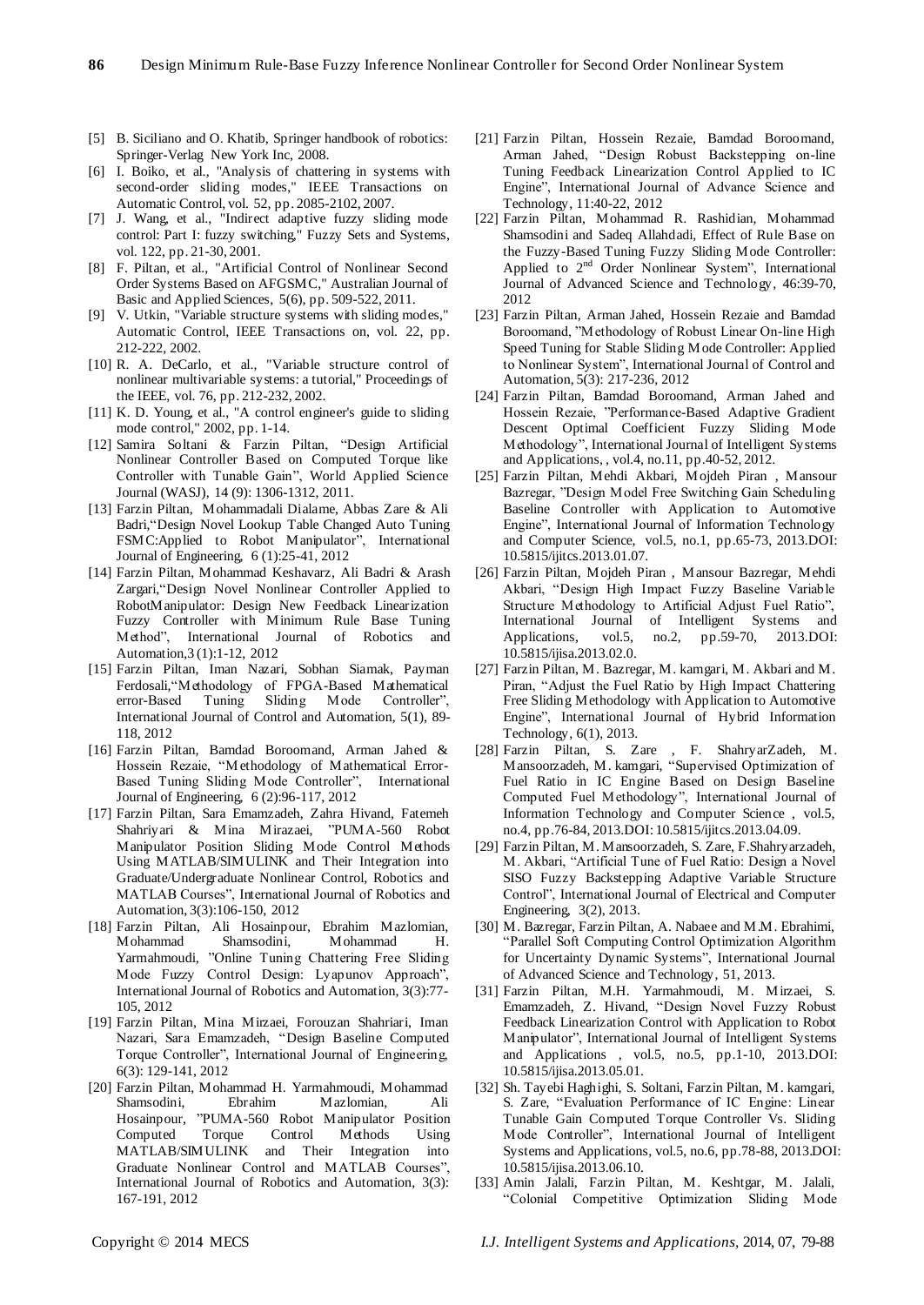Controller with Application to Robot Manipulator", International Journal of Intelligent Systems and Applications, vol.5, no.7, pp.50-56, 2013. DOI: 10.5815/ijisa.2013.07.07.

- [34] Salehi, Farzin Piltan, M. Mousavi, A. Khajeh, M. R. Rashidian, "Intelligent Robust Feed-forward Fuzzy Feedback Linearization Estimation of PID Control with Application to Continuum Robot", International Journal of Information Engineering and Electronic Business, vol.5, no.1, pp.1-16, 2013. DOI: 10.5815/ijieeb.2013.01.01.
- [35] Farzin Piltan, M.J. Rafaati, F. Khazaeni, A. Hosainpour, S. Soltani, "A Design High Impact Lyapunov Fuzzy PD-Plus-Gravity Controller with Application to Rigid Manipulator", International Journal of Information Engineering and Electronic Business, vol.5, no.1, pp.17-25, 2013. DOI: 10.5815/ijieeb.2013.01.02.
- [36] Amin Jalali, Farzin Piltan, A. Gavahian, M. Jalali, M. Adibi, "Model-Free Adaptive Fuzzy Sliding Mode Controller Optimized by Particle Swarm for Robot manipulator", International Journal of Information Engineering and Electronic Business, vol.5, no.1, pp.68-78, 2013. DOI: 10.5815/ijieeb.2013.01.08.
- [37] Farzin Piltan, F. ShahryarZadeh ,M. Mansoorzadeh ,M. kamgari, S. Zare, "Robust Fuzzy PD Method with Parallel Computed Fuel Ratio Estimation Applied to Automotive Engine", International Journal of Intelligent Systems and Applications, vol.5, no.8, pp.83-92, 2013. DOI: 10.5815/ijisa.2013.08.10.
- [38] Farzin Piltan, A. Nabaee, M.M. Ebrahimi, M. Bazregar, "Design Robust Fuzzy Sliding Mode Control Technique for Robot Manipulator Systems with Modeling Uncertainties", International Journal of Information Technology and Computer Science, vol.5, no.8, pp.123- 135, 2013. DOI: 10.5815/ijitcs.2013.08.12.
- [39] Farzin Piltan, M. Mansoorzadeh, M. Akbari, S. Zare, F. ShahryarZadeh "Management of Environmental Pollution by Intelligent Control of Fuel in an Internal Combustion Engine" Global Journal of Biodiversity Science And Management, 3(1), 2013.
- [40] M. M. Ebrahimit Farzin Piltan, M. Bazregar and A.R. Nabaee, "Intelligent Robust Fuzzy-Parallel Optimization Control of a Continuum Robot Manipulator", International Journal of Control and Automation, 6(3), 2013.
- [41] O.R. Sadrnia, Farzin Piltan, M. Jafari, M. Eram and M. Shamsodini, "Design PID Estimator Fuzzy plus Backstepping to Control of Uncertain Continuum Robot", International Journal of Hybrid Information Technology, 6(4), 2013.
- [42] AminJalali, Farzin Piltan, H. Hashemzadeh, A. Hasiri, M.R Hashemzadeh, "Design Novel Soft Computing Backstepping Controller with Application to Nonlinear Dynamic Uncertain System", International Journal of Intelligent Systems and Applications, vol.5, no.10, pp.93- 105, 2013. DOI: 10.5815/ijisa.2013.10.12.
- [43] M. Moosavi, M. Eram, A. Khajeh, O. Mahmoudi and Farzin Piltan, "Design New Artificial Intelligence Base Modified PID Hybrid Controller for Highly Nonlinear System", International Journal of Advanced Science and Technology, 57, 2013.
- [44] S. Zahmatkesh, Farzin Piltan, K. Heidari, M. Shamsodini, S. Heidari, "Artificial Error Tuning Based on Design a Novel SISO Fuzzy Backstepping Adaptive Variable Structure Control" International Journal of Intelligent Systems and Applications, vol.5, no.11, pp.34-46, 2013. DOI: 10.5815/ijisa.2013.11.04.
- [45] S. Heidari, Farzin Piltan, M. Shamsodini, K. Heidari and S. Zahmatkesh, "Design New Nonlinear Controller with

Parallel Fuzzy Inference System Compensator to Control of Continuum Robot Manipulator",International Journal of Control and Automation, 6(4), 2013.

- [46] FarzinPiltan, M. Kamgari, S. Zare, F. ShahryarZadeh, M. Mansoorzadeh, "Design Novel Model Reference Artificial Intelligence Based Methodology to Optimized Fuel Ratio in IC Engine", International Journal of Information Engineering and Electronic Business, vol.5, no.2, pp.44-51, 2013. DOI: 10.5815/ijieeb.2013.02.07.
- [47] Farzin Piltan, Mehdi Eram, Mohammad Taghavi, Omid Reza Sadrnia, Mahdi Jafari,"Nonlinear Fuzzy Model-base Technique to Compensate Highly Nonlinear Continuum Robot Manipulator", IJISA, vol.5, no.12, pp.135-148, 2013. DOI: 10.5815/ijisa.2013.12.12
- [48] Amin Jalali, Farzin Piltan, Mohammadreza Hashemzadeh, Fatemeh BibakVaravi, Hossein Hashemzadeh,"Design Parallel Linear PD Compensation by Fuzzy Sliding Compensator for Continuum Robot", IJITCS, vol.5, no.12, pp.97-112, 2013. DOI: 10.5815/ijitcs.2013.12.12
- [49] Farzin Piltan, A. Hosainpour, S. Emamzadeh, I. Nazari, M. Mirzaie, "Design Sliding Mode Controller of with Parallel Fuzzy Inference System Compensator to Control of Robot Manipulator", International Journal of Robotics and Automation, Vol. 2, No. 4, December 2013, pp. 149~162.
- [50] Farzin Piltan, Mahdi Jafari, Mehdi Eram, Omid Mahmoudi, Omid Reza Sadrnia, "Design Artificial Intelligence-Based Switching PD plus Gravity for Highly Nonlinear Second Order System", International Journal of Engineering and Manufacturing, vol.3, no.1, pp.38-57, 2013.DOI: 10.5815/ijem.2013.01.04
- [51] Farzin Piltan, Sara Emamzadeh, Sara Heidari, Samaneh Zahmatkesh, Kamran Heidari, "Design Artificial Intelligent Parallel Feedback Linearization of PID Control with Application to Continuum Robot", International Journal of Engineering and Manufacturing, vol.3, no.2, pp.51-72, 2013.DOI: 10.5815/ijem.2013.02.04
- [52] Mohammad Mahdi Ebrahimi, Farzin Piltan, Mansour Bazregar, AliReza Nabaee,"Artificial Chattering Free online Modified Sliding Mode Algorithm: Applied in Continuum Robot Manipulator", International Journal of Information Engineering and Electronic Business, vol.5, no.5, pp.57-69, 2013. DOI: 10.5815/ijieeb.2013.05.08
- [53] Arman Jahed, Farzin Piltan, Hossein Rezaie, Bamdad Boroomand, "Design Computed Torque Controller with Parallel Fuzzy Inference System Compensator to Control of Robot Manipulator", International Journal of Information Engineering and Electronic Business, vol.5, no.3, pp.66-77, 2013. DOI: 10.5815/ijieeb.2013.03.08
- [54] Mohammad Shamsodini, Farzin Piltan, Mahdi Jafari, Omid reza Sadrnia, Omid Mahmoudi,"Design Modified Fuzzy Hybrid Technique: Tuning By GDO", IJMECS, vol.5, no.8, pp.58-72, 2013.DOI: 10.5815/ijmecs.2013.08.07
- [55] Mahdi Mirshekaran, Farzin Piltan,Zahra Esmaeili, Tannaz Khajeaian, Meysam Kazeminasab,"Design Sliding Mode Modified Fuzzy Linear Controller with Application to Flexible Robot Manipulator", IJMECS, vol.5, no.10, pp.53-63, 2013.DOI: 10.5815/ijmecs.2013.10.07
- [56] Meysam Kazeminasab, Farzin Piltan, Zahra Esmaeili, Mahdi Mirshekaran, Alireza Salehi ,"Design Parallel Fuzzy Partly Inverse Dynamic Method plus Gravity Control for Highly Nonlinear Continuum Robot", IJISA, vol.6, no.1, pp.112-123, 2014. DOI: 10.5815/ijisa.2014.01.12.
- [57] Mansour Bazregar, Farzin Piltan, Mehdi Akbari, Mojdeh Piran,"Management of Automotive Engine Based on Stable Fuzzy Technique with Parallel Sliding Mode